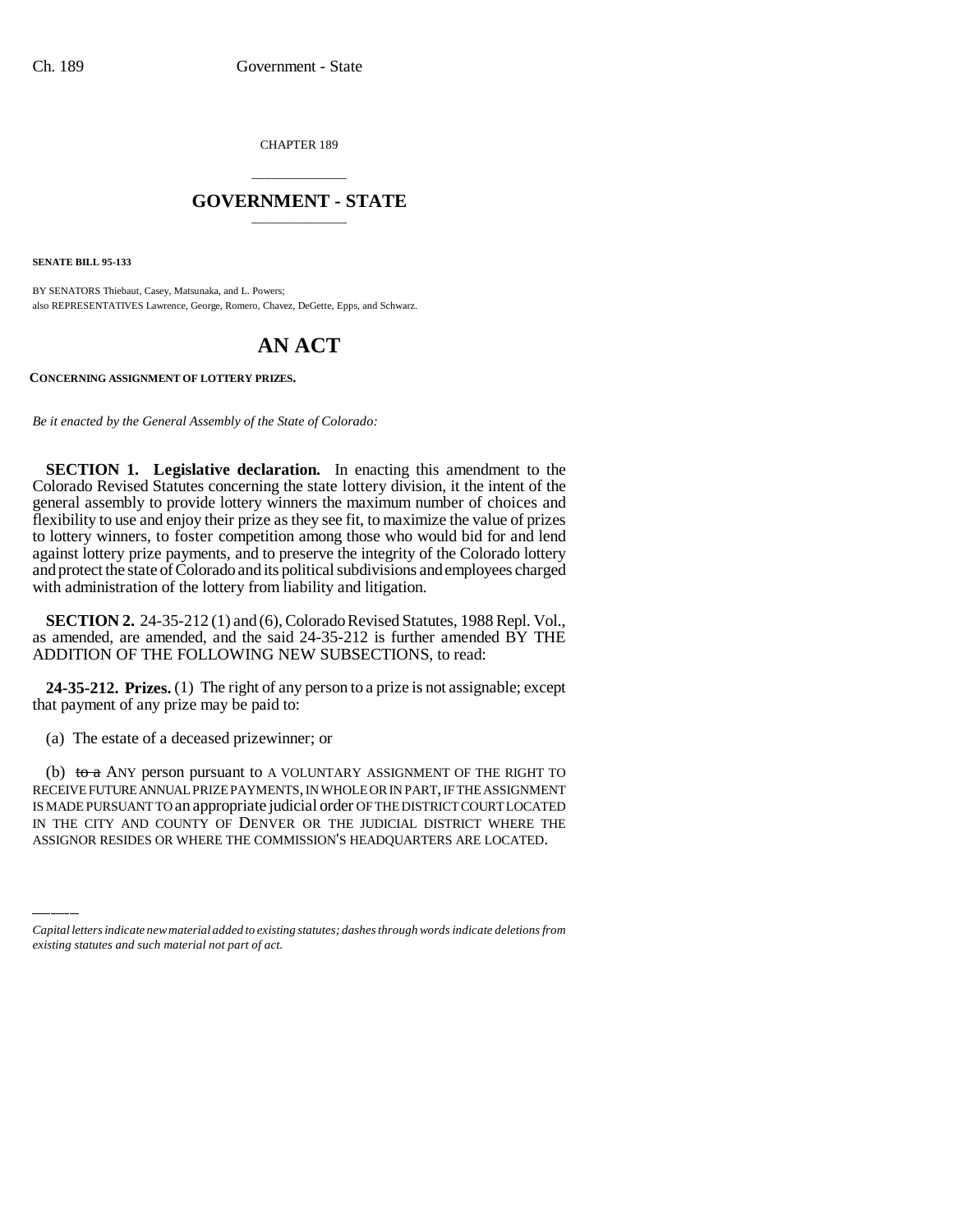(1.5) (a) A COPY OF THE PETITION FOR AN ORDER DESCRIBED IN PARAGRAPH (b) OF SUBSECTION (1) OF THIS SECTION AND OF ALL NOTICES OF ANY HEARING IN THE MATTER SHALL BE SERVED ON THE COMMISSION NO LATER THAN TEN DAYS PRIOR TO ANY HEARING OR ENTRY OF ANY ORDER.

(b) THE COMMISSION MAY INTERVENE AS OF RIGHT IN ANY SUCH PROCEEDING SOLELY TO PROTECT THE INTERESTS OF THE COMMISSION BUT SHALL NOT BE DEEMED AN INDISPENSABLE OR NECESSARY PARTY.

(c) THE COURT RECEIVING THE PETITION IS AUTHORIZED TO ISSUE AN ORDER APPROVING THE ASSIGNMENT AND DIRECTING THE COMMISSION TO PAY TO THE ASSIGNEE ALL FUTURE PRIZE PAYMENTS SO ASSIGNED UPON FINDING THAT ALL OF THE FOLLOWING CONDITIONS HAVE BEEN MET:

(I) THE ASSIGNMENT HAS BEEN MEMORIALIZED IN WRITING AND EXECUTED BY THE ASSIGNOR AND IS SUBJECT TO COLORADO LAW;

(II) THE ASSIGNOR PROVIDES A SWORN DECLARATION TO THE COURT ATTESTING TO THE FACTS THAT THE ASSIGNOR HAS HAD THE OPPORTUNITY TO BE REPRESENTED BY INDEPENDENT LEGAL COUNSEL IN CONNECTION WITH THE ASSIGNMENT, HAS RECEIVED INDEPENDENT FINANCIAL AND TAX ADVICE CONCERNING THE EFFECTS OF THE ASSIGNMENT, AND IS OF SOUND MIND AND NOT ACTING UNDER DURESS; AND

(III) THE PROPOSED ASSIGNMENT DOES NOT AND WILL NOT INCLUDE OR COVER PAYMENTS OR PORTIONS OF PAYMENTS SUBJECT TO OFFSETS PURSUANT TO SUBSECTION (5) OF THIS SECTION, UNLESS APPROPRIATE PROVISION IS MADE IN THE ORDER TO SATISFY THE OBLIGATIONS GIVING RISE TO THE OFFSET.

(d) WITHIN TEN DAYS OF RECEIPT OF A CERTIFIED COPY OF A COURT ORDER GRANTED PURSUANT TO THIS SUBSECTION (1.5), THE COMMISSION SHALL ACKNOWLEDGE IN WRITING TO BOTH THE ASSIGNOR AND THE ASSIGNEE ITS AGREEMENT TO MAKE THE PAYMENTS IN ACCORDANCE WITH THE PROVISIONS OF THE ORDER. THE COMMISSION SHALL MAKE SUCH PAYMENTS PURSUANT TO SAID ORDER.

(e) THE COMMISSION SHALL NOT ADOPT RULES AND REGULATIONS FOR THE IMPLEMENTATION OF THIS SUBSECTION (1.5) THAT ARE MORE RESTRICTIVE THAN THE PROVISIONS OF THIS SUBSECTION (1.5), THAT IMPOSE REQUIREMENTS IN ADDITION TO THOSE SET FORTH IN THIS SUBSECTION (1.5), OR THAT ARE INCONSISTENT WITH THE EXPRESSED INTENT OF THE GENERAL ASSEMBLY.

(f) THE COMMISSION IS AUTHORIZED TO ESTABLISH A REASONABLE FEE TO DEFRAY ANY ADMINISTRATIVE EXPENSES OF THE COMMISSION ASSOCIATED WITH ASSIGNMENTS MADE PURSUANT TO THIS SECTION. THE FEE AMOUNTS SHALL REFLECT THE DIRECT AND INDIRECT COSTS ASSOCIATED WITH PROCESSING THE ASSIGNMENTS.

(1.6) NO VOLUNTARY ASSIGNMENT UNDER THIS SECTION SHALL BE EFFECTIVE UNLESS AND UNTIL THE NATIONAL OFFICE OF THE FEDERAL INTERNAL REVENUE SERVICE ADVISES THE CHAIRMAN OF THE COLORADO LOTTERY COMMISSION THAT THE VOLUNTARY ASSIGNMENT OF PRIZES PURSUANT TO APPROPRIATE JUDICIAL ORDER WILL NOT AFFECT THE FEDERAL INCOME TAX TREATMENT OF PRIZEWINNERS WHO DO NOT ASSIGN THEIR PRIZES.